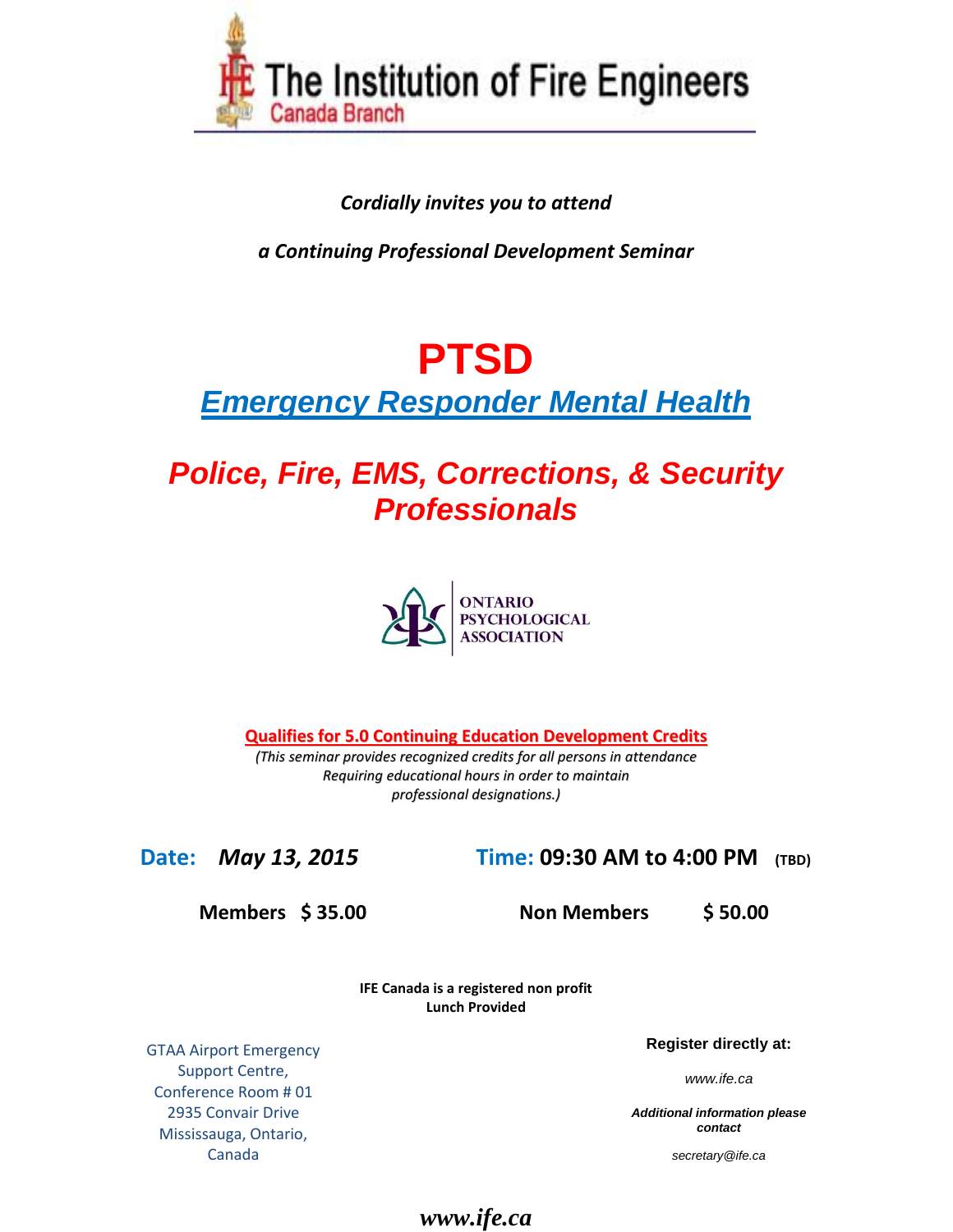



# **Introduction & Welcome**

**Dwayne MacIntosh**  *President; Institution of Fire Engineers; Canada Branch Fire Chief: GTAA*

**Mr. Neil Gibbins** *QFSM NDipM FIFireE* International President and Company Secretary IFE International



#### **OPA's Commitment to First Responder Mental Health**

**Dr. H. Jane Storrie, Ph.D., C.Psych., ABDA President, Ontario Psychological Association**

*\*



# *A personal message: The loss of a PTSD Champion*

This very personal presentation will be lead by Lorna Hegarty, sister of Kevin Hegarty.

 Kevin died tragically on March 01, 2015. Kevin was a leader in the fire service, and a 20 year veteran firefighter with the city of Surreywho not only was a victim of PTSD, he was a champion in progressing the education and awareness of the impacts to emergency responders.

 Lorna Hegarty Master Coach; Working with PTSD.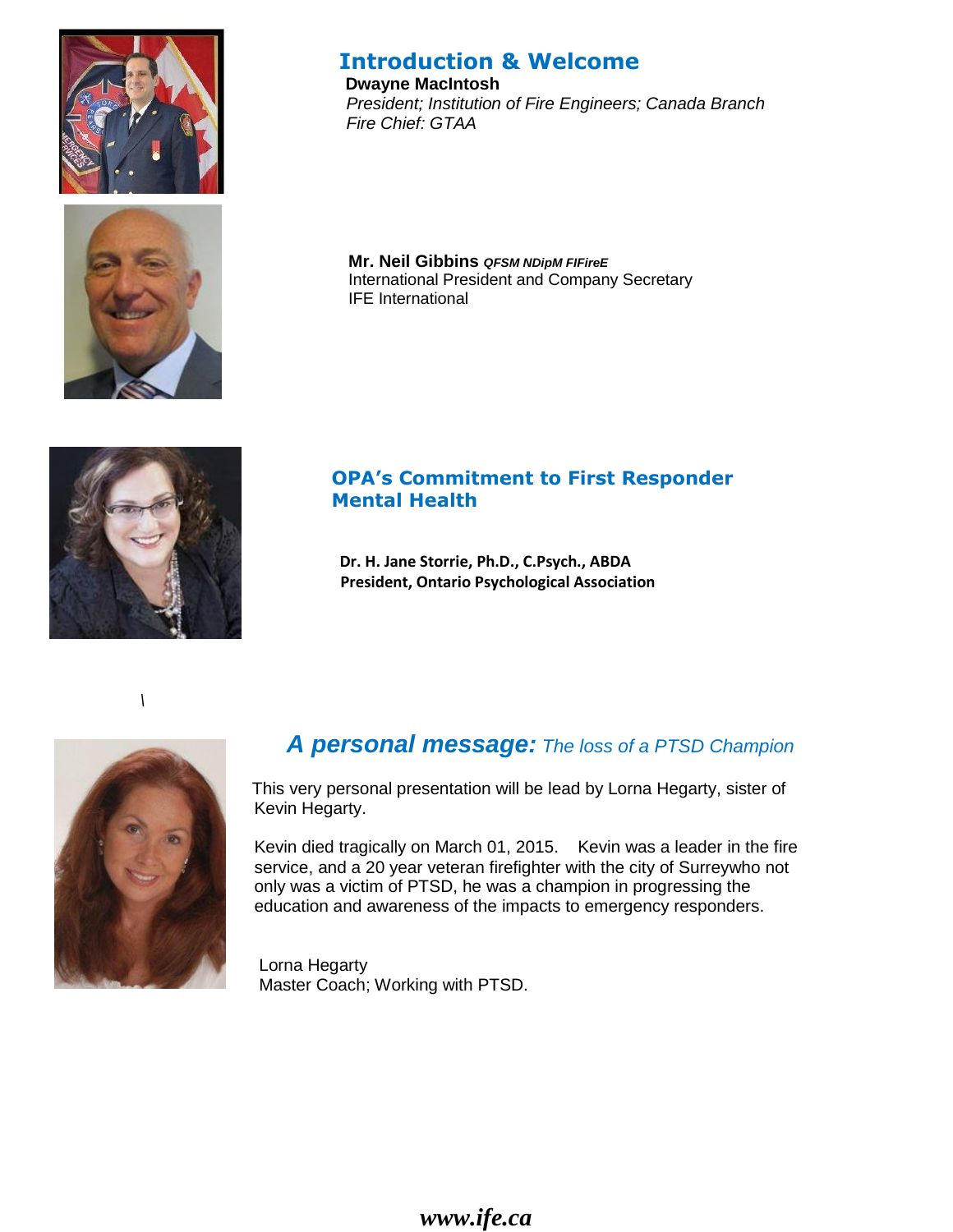

# **Profiling the OPP's Progress and Efforts for Maintaining a Healthy Workforce**

The Ontario Provincial Police (OPP) established a Wellness Unit in October 2014, following the work of the Operational Stress Injuries Working Group, which from 2012-2014, conducted an indepth review into the recommendations made by Ontario's Ombudsman about how the OPP responds to operational stress. The Working Group identified opportunities to develop and enhance current response programs, services, awareness and education. One of its key initiatives was the creation of the dedicated Wellness Unit within the OPP's Career Development Bureau. The presentation to IFE Canada will provide a synopsis of the actions the Ontario Provincial Police has taken in addressing operational stress injuries in response to the Ontario Ombudsman's report "In the Line of Duty" and to highlight the strategies and initiatives the OPP employs to support its employees, retirees, auxiliary and family members in dealing with Mental Health issues.

#### **Michelle McRae**

Team Lead; Wellness Unit Ontario Provincial Police



#### **Caring for those who care for others**  *Police, Fire, EMS, Corrections & Security Guards*

This presentation will focus on psychological impact among first responders as well as comprehensive psychological support programs in the emergency services. Discussion will include highlights of the unique dynamics and challenges within the emergency services emphasizing 1) improvement of staff and management engagement in psychological services, 2) improved usage and effectiveness of psychological services, and 3) development of support programs that best function in this dynamic environment.

 **Dr. Lori K. Gray, Ph.D., C. Psych. Licensed Clinical, Forensic, Rehabilitation Psychologist Director; Canadian Fallen Firefighter's Association**



# **Securing Mental Health; Supporting front line Security Guards**

 The front line security guard has long been the true first responder. Security providers globally need to implement mental health &\* employee wellness as a priority into their existing security programs. Primary Response Inc. is one of Canada's first companies to implement Mental Health & Wellness program, as a valuable tool in fiscal & resource management. This presentation will focus on "Security Guards – the other professional service," and the value of an integrated wellness program.

 **Mr. David Stanczyk, B.A, LED, CPO, CSSM Mental Health Trainer & Coordinator Primary Response Inc.**

*www.ife.ca*